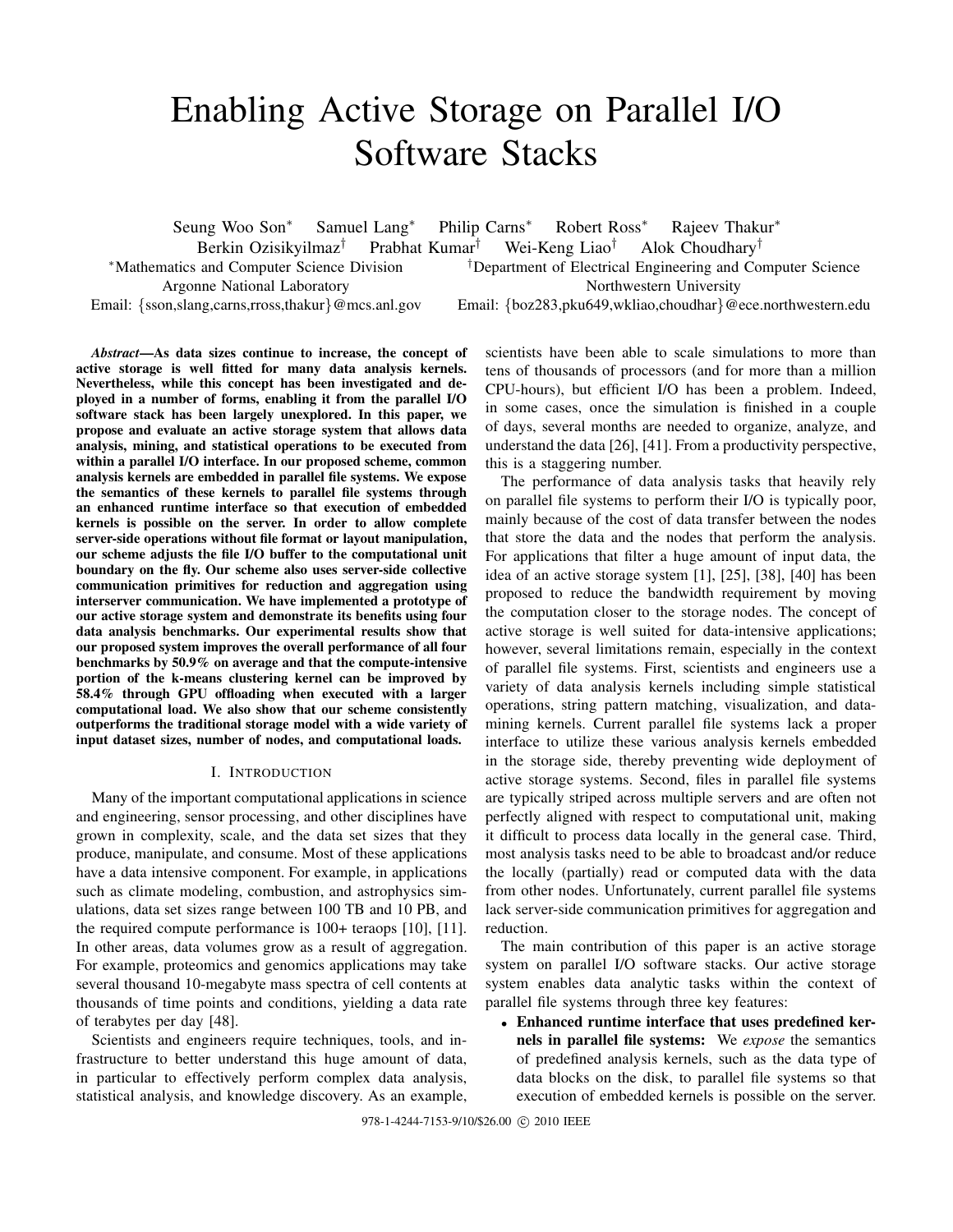- **Stripe alignment during runtime:** In order to allow a file server to perform proper computation on striped files, our system adjusts to misaligned computational units by pulling missing bytes, when needed, from the neighboring servers that hold them.
- **Server-to-server communication for aggregation and reduction:** In order to perform computation entirely on the server side, servers need to communicate their partial (local) results with other servers to obtain the complete results. To this end, we augmented the storage servers with basic collective communication primitives (e.g., broadcast and allreduce).

To demonstrate the effectiveness of our approach, we built an active storage prototype on top of a parallel file system, PVFS, and parallel runtime system library, MPICH2. Our proposed system demonstrates a better way of enabling an active storage system to carry out data analytic computations as part of I/O operations. The experimental results obtained with a set of data analytic kernels, including data-mining kernels, demonstrate that our prototype can improve the overall performance by 50.9%, on average. We show that the computeintensive kernels of the k-means clustering algorithm can be offloaded to a GPU accelerator, leading to 58.4% performance improvement when the algorithm became compute-intensive. Overall, we show that our approach consistently outperforms the traditional storage model with a wide variety of data set sizes, number of nodes, and computational loads.

The remainder of this paper is organized as follows. Section II presents background on active storage systems and their limitations in the context of parallel file systems. Section III introduces our active storage system with analytic capability and discusses the technical details of our approach. Our experimental framework is described in Section IV. Section V presents the results collected from our active storage prototype built atop a parallel file system and a parallel runtime library. Section VI discusses related work, and Section VII summarizes our main findings and discusses possible future work.

## II. ACTIVE STORAGE IN PARALLEL FILE SYSTEMS

Our work is based on the active storage concept. In this section, we discuss the implications of active storage in the context of parallel file systems.

In a traditional storage model, shown in Figure  $1(a)$ , the analytic calculation is performed on the client. Therefore, all the data residing on the storage server needs to be transferred to the client. While this execution model offers the potential for scalability within the number of client nodes available, it suffers from poor performance when applications are dataintensive and frequently perform data filtering; that is, the output data size is much smaller than the input data size. To illustrate how this data filtering affects the application performance, let us consider an application that reads a threedimensional array of size  $N \times N \times N$  as input data and generates only a one-dimensional array of size  $N$  as a result of data processing. Unless the analysis kernels incur a substantial



Fig. 1. Two models for performing data analysis: (a) traditional storage model, (b) active storage model. In (a), high-level data information, such as data structures and attributes types, are lost when data reaches lower layers, typically converted to just (striped) byte streams in parallel file systems.

computational load, most of the time will be spent in reading and transferring a total of  $N^3$  input data to the client for processing. This excessive communication overhead can be reduced if we move the computation close to the file server and let the server perform data filtering. In this case, computation on the server side incurs transferring the filtered data of size N, which is only  $1/N^2$  of the original data volume.

Accordingly, several studies have proposed active storage<sup>1</sup> [17], [37], [38]. Unlike the traditional storage model, an active storage model, shown in Figure 1(b), executes analysis operations on the server, thereby reducing the communication cost. While prior studies have shown the potential benefits of such approaches, several challenges remain in order to realize the active storage concept in parallel file systems. First is the lack of proper interfaces between clients and servers. Existing parallel runtime libraries are designed mainly for providing highly concurrent access to the parallel file system with high bandwidth and low latency. Recently, storage vendors have been using more and more commodity architectures in building their high-end storage servers. Those systems are typically equipped with x86-based multicore processors with large main memory. For example, EMC's Symmetrix V-Max storage system includes 4 Quad-core 2.33 GHz Intel Xeon processors with up to 128 GB of memory [16]. Another important trend in cluster design is to use hybrid CPU-GPU clusters for high-performance computing that leverage the performance of accelerators. Existing parallel runtime interfaces, however, do not expose a way to utilize those extra computing capabilities on the server nodes.

Second, the data that needs to be analyzed, when stored in parallel file systems, is often not aligned perfectly when striped across multiple file servers. Data analysis kernels usually deal with multidimensional or multirecorded data. Each item or data member consists of multiple attributes or features that characterize and specify the individual data item in more detail. As an example, let us consider the data file in Figure 2, which is striped across three file servers. Let us assume that the data item (compute unit) in question consists of 10 attributes (variables), all stored in double-precision floating-

<sup>&</sup>lt;sup>1</sup>The original concept, proposed circa 1998, utilizes the processing power on disk drives [1], [25], [40].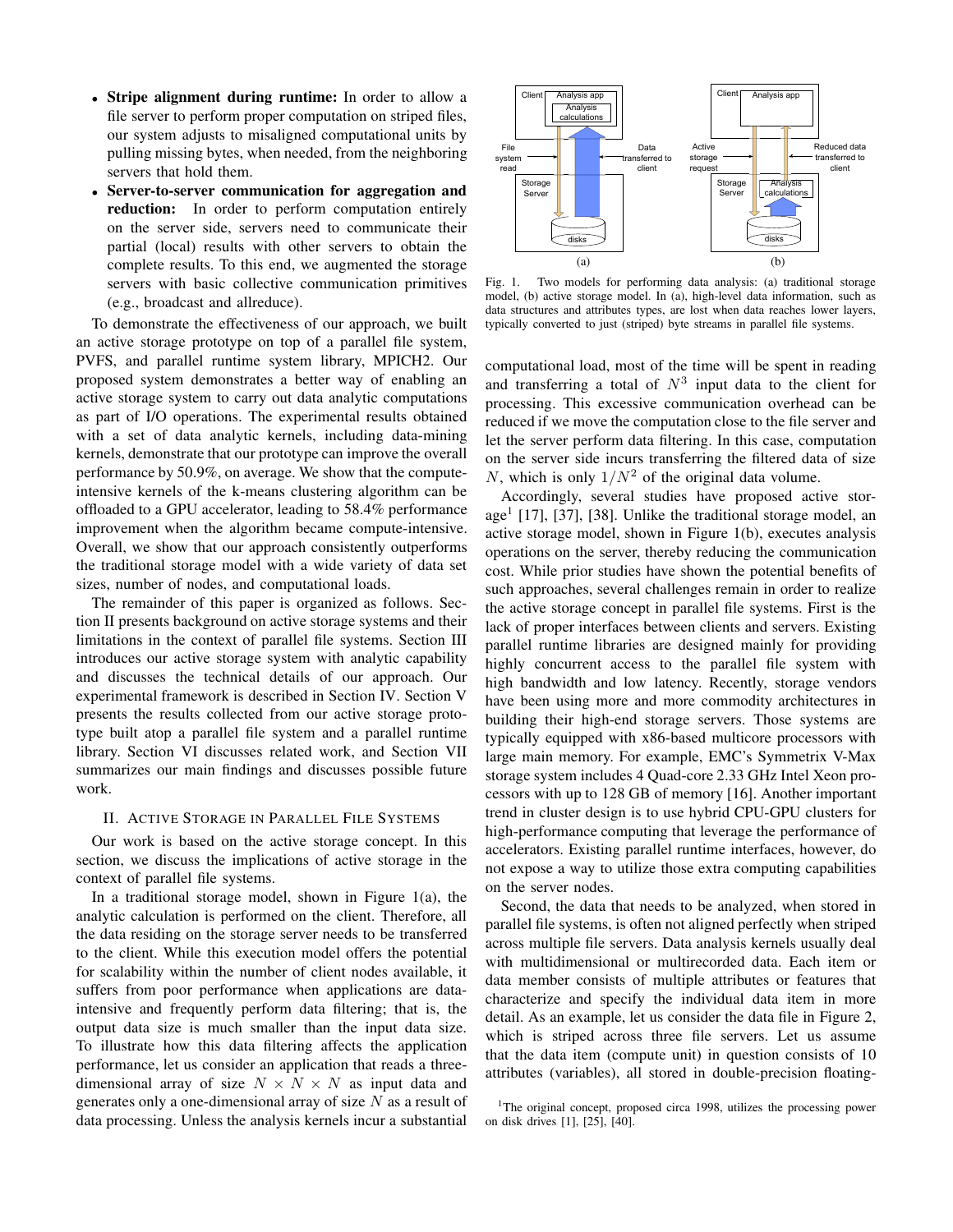

Fig. 2. Example illustrating how file stripes can be misaligned to the compute unit boundary.

point numbers. Each compute unit is 80 bytes long ( $10 \times 8$ ) bytes). Assuming the stripe unit is 64 KB (or 65,536 bytes), as shown in Figure 2, the original stripe unit contains only 819 variables (i.e., 65,520 bytes). The 820th variable actually spans both  $s1$  and  $s2$ , 16 bytes in  $s1$  and the remaining 64 bytes in s2. Another factor that exacerbates the alignment problem in parallel file systems is that files are typically stored in a self-describing manner; in other words, the file starts with its own header. Although headers are typically of fixed size, they are rarely aligned with stripe boundaries. Without properly handling these cases, servers will encounter partial data elements that cannot be processed. We note that data alignment also can be done on parallel file systems by manipulating file formats, such as stripe-aligned headers or use of footers instead of headers. These additional format changes, however, could incur huge I/O access time because a separate file open and rewrite is required for conversion.

Another feature that prevents conventional parallel file systems from implementing the active storage concept is the lack of collective communication primitives on the servers. Collective operations are used extensively in many parallel applications. Even in active storage architectures where the computations are performed on the server, we need to have collective primitives in order to enable entire server-side operations. In active storage architectures, the computation cannot be completed without aggregation because the result on each server is *partial*. In simple operations that involve a single pass of execution only, the result can be aggregated on the client side by combining partial results returned from the servers. More complex data analysis, however, requires several passes over the data to finish the computation. In this case, performing aggregation entirely on the server side makes more sense. In fact, storage servers have been using some forms of collective communication, but they are used for different purposes. For example, the use of server-to-server communication can significantly improve metadata operations (e.g., file creation or removal) in parallel file systems [8]. We use this capability to implement analysis routines that use collective operations for general-purpose communication.

# III. DESIGN OF ACTIVE STORAGE SYSTEM FROM PARALLEL I/O INTERFACE

This section describes our active storage system for executing data analysis kernels in parallel file systems. We begin by presenting our target storage deployment model and an



Fig. 3. Overview of our active storage system and our default storage deployment architecture. There are  $M$  clients connected to  $N$  active storage nodes.

overview of our approach. We then discuss the three major components of our approach in more detail.

# *A. Storage Deployment Architecture and Overview of Our Approach*

Storage and compute nodes in a cluster can be deployed in two ways. The first, which is also our default storage deployment model as illustrated in Figure 3, is to locate storage nodes separately from compute nodes. This deployment architecture typically creates a pool of storage nodes to provide highly parallel I/O. It is widely used in high-performance computing clusters and cloud storage systems such as Amazon's S3 platform [2]. The second approach is to collocate storage and compute activities on the same cluster node. This deployment model is well suited for the MapReduce/Hadoop programming model, which schedules a compute task on a node that stores the input data being processed by that task [14], [22]. In this paper, we focus mainly on the separate storage deployment model because this is most common in HPC environment, but the impact of the overlapped deployment is discussed in the experimental evaluation section as well.

Figure 3 illustrates the high-level view of our active storage system in our storage deployment architecture. Our active storage approach utilizes a processing capability within the storage nodes in order to avoid large data transfers. Computational capabilities, including optional GPU accelerators, within the storage infrastructure are used to reduce the burden on computationally intensive kernels. The active storage nodes are located on the same communication network as the client (compute) nodes. On the client side, we use MPI for communication.

To provide easy use of our active storage system equipped with these analytic kernels, we enhanced the MPI-IO interface and functionality to both enable analytics and utilize active storage nodes for performing the data analysis. We chose MPI for our prototyping for two reasons. First, MPI is a widely used interface, especially in science and engineering applications, and numerous parallel applications are already written in MPI. Therefore, it would provide an easy migration path for those applications to effectively utilize our approach. Second, MPI provides a hint mechanism by which user-defined information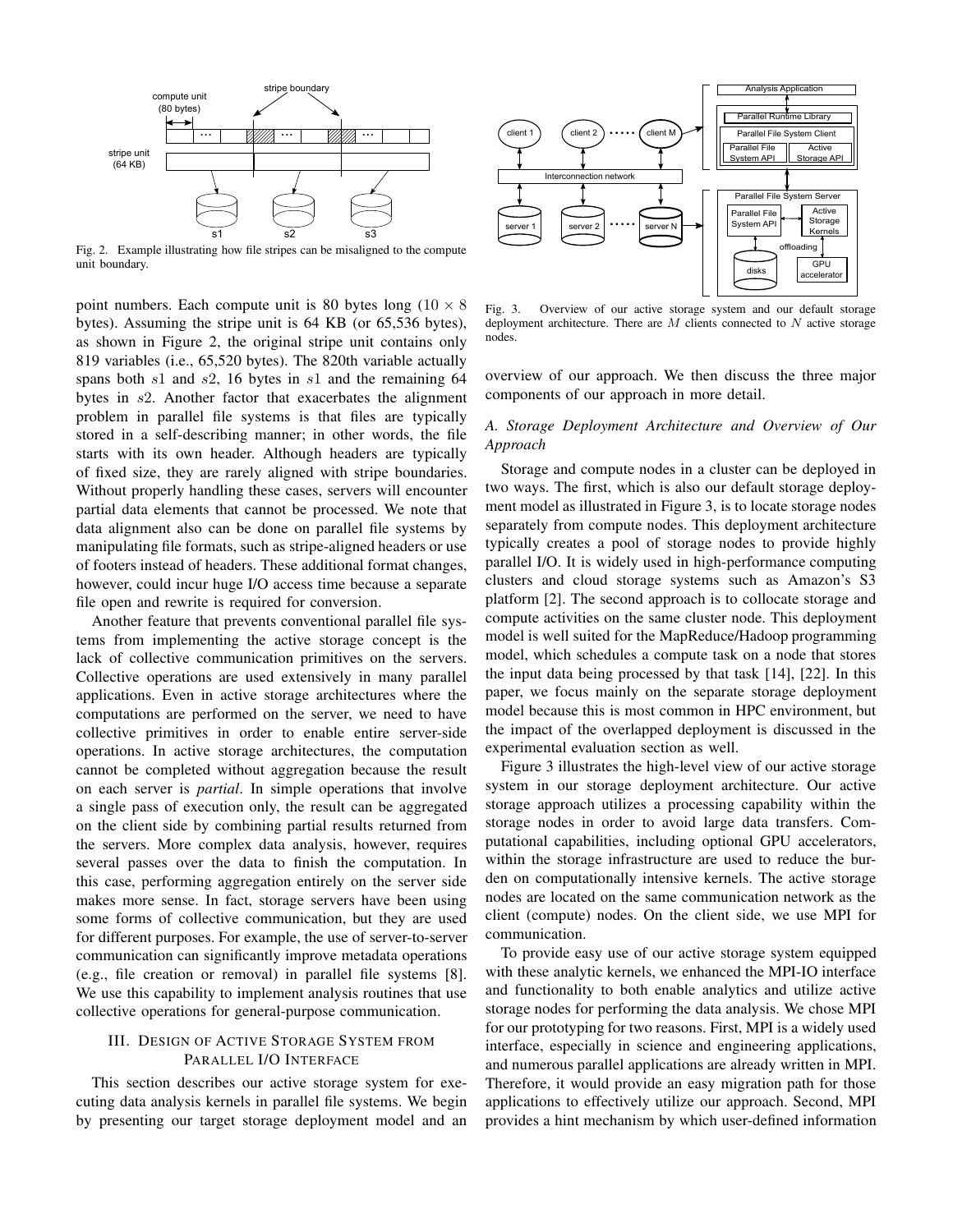can be easily transferred to intermediate runtime libraries, thereby making incorporating data analysis kernels easier.

Our proposed approach works as follows. The analysis application on the client nodes uses normal MPI and MPI-IO calls to perform its I/O and computation/communication. For our active storage-based application, the client invokes our enhanced MPI-IO calls to initiate both data read and computation, and the corresponding functions and code are executed on the active storage nodes, which may use any available hardware acceleration functions. An advantage of this design is that it facilitates a runtime decision within the MPI-IO implementation on where to execute analysis – the functions could just read and then analyze on compute nodes, if the cost were lower. The results of active storage operations then are returned to the client in the original file read buffer. We note that higher-level libraries (e.g., Parallel NetCDF [29]) can be easily extended to use this infrastructure. Currently, users are required to develop their own functions (e.g., analytics, mining, statistical, subsetting, and search), develop their own accelerators using the GPUs, and embed them with our active storage APIs so that they can be called from their applications.

In the following sections we describe more details of the proposed approach, which comprises three major components: an enhanced runtime interface utilizing predefined analysis kernels, handling of striped files for proper computation on the server, and server-to-server communication for reduction and aggregation.

#### *B. Enhanced Runtime Interface in Parallel File Systems*

The predefined kernels are chosen from common analytics and mining applications and embedded in the storage server. There are two important aspects regarding the selection of the kernels. First, the kernels should represent a large portion of the overall computational workload of each kernel's algorithm. Second, the selected kernels should be common to various algorithms, so that deploying one kernel will benefit multiple algorithms and applications. Each function developed for our active storage node consists of two versions: traditional C/C++ code and accelerator-specific code. The C/C++ codes are executed on the normal storage server, whereas the acceleratorspecific code are executed on the accelerator if available and required based on performance considerations.

Since we use MPI-IO as our parallel runtime library, we can explore several options for exposing these new functions. One option is to use the hints mechanism in MPI-IO and define new hints (key/value pairs) that specify the data analysis function that gets executed on the server. Another option is to use the user-defined data representations in MPI-IO. The MPI-IO interface allows users to define their own data representation and provide data conversion functions. MPI will internally call those functions when reading the data. While this method supports both predefined and user-defined operations, it is restricted to MPI-based environments; hence, server codes need to be rewritten in MPI or be interfaced with MPIbased analysis functions. A third option is to define extended

| $sum = 0.0$ :<br>$MPI_File\_open(, & fh);$<br>double $\star$ tmp = (double $\star$ )malloc(n $\star$ sizeof(double));<br>$offset = rank*nitem*type size;$<br>MPI_File_read_at(fh, offset, tmp, n, |  |  |  |  |  |  |
|---------------------------------------------------------------------------------------------------------------------------------------------------------------------------------------------------|--|--|--|--|--|--|
| MPI DOUBLE, & status);                                                                                                                                                                            |  |  |  |  |  |  |
| for $(i=0; i < n; i++)$<br>sum $+=$ tmp[i];                                                                                                                                                       |  |  |  |  |  |  |
| (a) Conventional MPI-based                                                                                                                                                                        |  |  |  |  |  |  |
| MPI Info info;<br>MPI Info create $(\sin f \circ)$ ;                                                                                                                                              |  |  |  |  |  |  |

| FILE THEO CLEATE (WINLOT,                                                                                                                                                                                                          |  |  |  |  |  |  |
|------------------------------------------------------------------------------------------------------------------------------------------------------------------------------------------------------------------------------------|--|--|--|--|--|--|
| MPI Info set(info, "USE Accelerator", "TRUE");                                                                                                                                                                                     |  |  |  |  |  |  |
| MPI_File_open $(\ldots, \text{info}, \text{fh})$ ;                                                                                                                                                                                 |  |  |  |  |  |  |
| MPIX_File_read_ex(, MPI_DOUBLE, SUM, &status);                                                                                                                                                                                     |  |  |  |  |  |  |
| (b) Active storage-based: client code                                                                                                                                                                                              |  |  |  |  |  |  |
|                                                                                                                                                                                                                                    |  |  |  |  |  |  |
| . The contract of the contract the contract of $\mathcal{L}$ , the contract of the contract of the contract of the contract of the contract of the contract of the contract of the contract of the contract of the contract of the |  |  |  |  |  |  |

| int cnt = $sizeof(pipeline buffer)/sizeof(double);$ |  |  |  |  |  |  |  |
|-----------------------------------------------------|--|--|--|--|--|--|--|
| /* typecasting from char * to double * */           |  |  |  |  |  |  |  |
| double *buf = $(double * ) pipeline_buffer;$        |  |  |  |  |  |  |  |
| for $(i=0; i < crit; i++)$                          |  |  |  |  |  |  |  |
| sum $+=$ buf[i];                                    |  |  |  |  |  |  |  |
| (c) Active storage-based: embedded kernel           |  |  |  |  |  |  |  |

Fig. 4. Example of two execution models: (a) conventional MPI based, (b) and (c) active storage execution model. In (c), the original I/O buffer (pipeline\_buffer) points to the byte stream read from the disk. Therefore, it first needs to be typecasted to the proper data type, double in this example.

versions of MPI-IO read calls that take an additional argument specifying the operation to be performed. In this paper, we explore the combination of both the extended version of MPI read calls and the hints mechanism. While the former provides a way to specify the operation to be called on the server, the latter allows us to pass application-specific semantics that are required to complete the specified kernels.

The syntax for our modified version of file I/O call, MPIX\_File\_read\_ex $()^2$ , is a simple extension of the existing MPI\_File\_read call. Specifically, the new API takes all the arguments in the original API and an additional argument that specifies the operations that need to be performed on the server. Figure 4 shows an example of two execution scenarios: conventional MPI-based and our active storagebased. Because of space limitations, the code fragment shown in Figure 4 focuses mainly on the major functionality required to implement common data analysis applications. As shown in Figure 4(a), typical data-intensive analysis applications begin by reading the target data file from the file systems, followed by executing the necessary data transformations and calculating the sum of all the data elements.

The data type and the operation to be executed are sufficient for an embedded kernel to perform simple reduction or statistical calculation such as SUM or MAX. But in some cases, the embedded kernel might need more information. For example, application writers might want to use the accelerator attached to the server, instead of the general-purpose CPU. As another example, if we run a string pattern-matching kernel, then the kernel also needs to know the input search pattern specified by

<sup>2</sup>We want to make it clear that the enhanced APIs are not part of the MPI specification.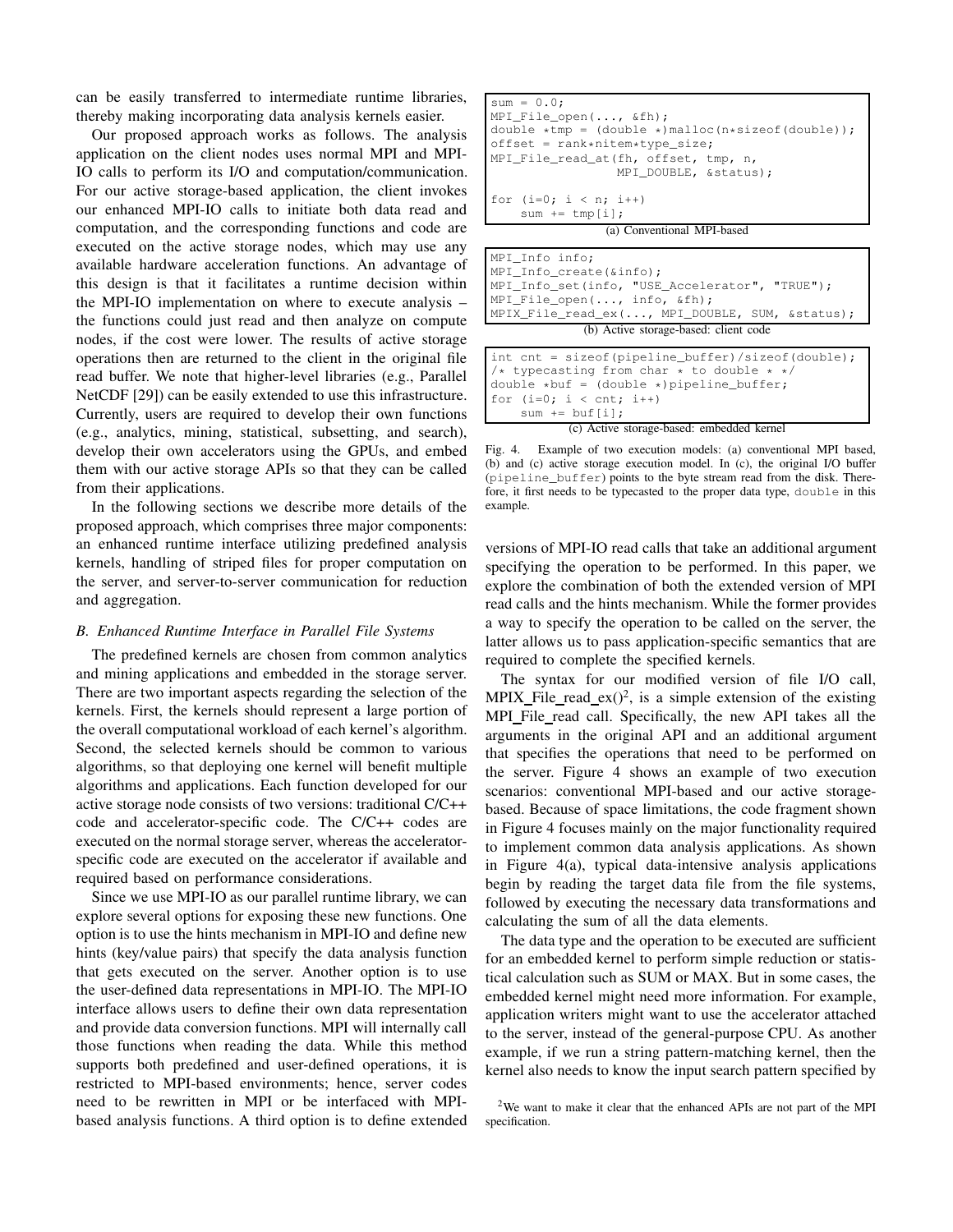

Fig. 5. Example illustrating how our proposed data alignment works. Th original buffer is changed to the aligned buffer using  $real()$ , and the content of the buffer is then adjusted using a new offset and length. Th missing data region is transferred from the  $i+1$ th server within the stripin factor.

users. To provide such flexibility in the embedded kernel, we use MPI-IO's hints mechanism. Figure 4(b) gives an example use of the hint that notifies the kernel to use the accelerator.

#### *C. Stripe Alignment during Runtime*

As discussed previously, striped files are often not perfectly aligned along the physical stripe boundary. To address this problem, we developed a framework to identify the offset (O and size length  $(L)$  of missing bytes and pull those data from the server that holds them. Our proposed data alignment in the I/O buffer is depicted in Figure 5. As shown in the figure, when each server receives a file read request, it reads the data elements within the stripe boundary and adjusts the size of the request to account for records with only a portion stored locally. To identify whether the data element is aligned to the computational unit, we use  $\{O, L\}$  pairs initially passed to the file server. To calculate the location of missing bytes on other file servers, we also expose to each server the file distribution information, such as the number of nodes used for striping and the default stripe unit. The pseudo code for locating a missing data region is provided in Algorithm 1. For simplicity of calculation, the ith server always makes a request to the  $i + 1$ th server within the striping factor, and in our prototype we currently assume data elements do not span more than two servers. We note that Hadoop/HDFS [22] and Lustre librarybased active storage [38] also use a runtime stripe alignment to handle stripe boundaries correctly. However, their alignment task is actually performed in the client program that requests file reads because they assume collocated client and server nodes within the same node pool.

To illustrate how the embedded kernels are executed along with data alignment in the I/O buffer, we depict our enhanced I/O pipeline in Figure 6. In PVFS, multistep operations on both the client and server are implemented by using state machines. A state machine is composed of a set of functions to be executed, along with an execution dependency defining the order of execution [6]. The state machine shown in Figure 6 is executed whenever a server receives a read request call. In normal file read operations, it first reads (fetches) the data from the disks and then sends (dispatches) the read data to the clients. In active storage operations, on the other hand, after reading the data, it first checks whether the read buffer is aligned with respect to the computational unit. If it is "MISALIGNED" (see Figure 6), it communicates with the corresponding server and obtains the missing regions.

**Algorithm 1** Pseudo code for locating missing bytes and calculating the buffer adjustment. This alignment is performed in each server whenever the data read locally is not perfectly aligned to the computational unit.

| <b>Input:</b> $(O_i, L_i)$ pair for the <i>i</i> th server,                      |  |  |  |  |  |
|----------------------------------------------------------------------------------|--|--|--|--|--|
| where $O_i$ is the offset of the block in the file, and                          |  |  |  |  |  |
| $L_i$ is the size length of the requested block.                                 |  |  |  |  |  |
| $CU$ is the size of computation unit in bytes.                                   |  |  |  |  |  |
| $N$ is the number of server nodes.<br>e                                          |  |  |  |  |  |
| <b>Output:</b> $(O_{i+1}, L_{i+1})$ pair for the neighboring server, and<br>e    |  |  |  |  |  |
| $(O'_i, L'_{i+1})$ pair for the <i>i</i> th server itself.                       |  |  |  |  |  |
| 1: get stripe_unit in bytes;                                                     |  |  |  |  |  |
| 2: if (stripe_unit % $CU$ ) $\neq$ 0 then                                        |  |  |  |  |  |
| misaligned_size = stripe_unit % $CU$ ;<br>3:                                     |  |  |  |  |  |
| e<br>4: $L'_i = \lceil$ stripe_size/ $CU \rceil \times CU$ ;                     |  |  |  |  |  |
| 5: $O_{i+1} = O_i + \text{strip}$ size;<br>e                                     |  |  |  |  |  |
| 6: $L_{i+1} = CU$ - misaligned_size;                                             |  |  |  |  |  |
| 7:<br>if $i \neq 0$ then                                                         |  |  |  |  |  |
| $O_i' = O_i$ + misaligned_size;<br>8:                                            |  |  |  |  |  |
| end if<br>9:                                                                     |  |  |  |  |  |
| 10:<br>resize the original buf_size to new_buf_size starting at $O_i$ ;<br>y     |  |  |  |  |  |
| 11:<br>request the $i + 1$ th server to pull data at $(O_{i+1}, L_{i+1})$ ;<br>S |  |  |  |  |  |
| 12:<br>emit "MISALIGNED";                                                        |  |  |  |  |  |
| $\mathcal{L}$<br>$13:$ else                                                      |  |  |  |  |  |
| emit "ALIGNED":<br>14:<br>n                                                      |  |  |  |  |  |
| $15:$ end if<br>n                                                                |  |  |  |  |  |
|                                                                                  |  |  |  |  |  |

After this alignment, the file server performs the necessary operations on data elements and sends back the results to the client. The pipelining process continues until all data has been read and the results have been transferred. We note that, depending on how a data analysis kernel operates (e.g., a single-pass execution or multiple passes of execution that require aggregation across all servers), the server either sends the result back to the client on every I/O pipelining or accumulates the results across all servers and returns the final result.

# *D. Server-to-Server Communication Primitives for Reduction and Aggregation*

Collective communication has been studied extensively, and MPI collective operations are now universally adopted [21]. Basic interserver communication already exists in PVFS to handle various server operations such as small I/O and metadata operation. Using the basic server-to-server communication primitives in PVFS, we implemented two collective primitives: broadcast and allreduce. We chose these two mainly because they are used in one of our benchmark routines, KMEANS. While several viable algorithms exist, our implementation uses the *recursive distance doubling* algorithm [20] shown in Figure 7 for both collective operations. These two operations each are built as separate state machines in PVFS, so any embedded kernel that needs to use collective operations can use these facilities without having to reimplement them.

Figure 8 shows the k-means clustering kernel we implemented using two collective primitives. The algorithm has several variants, but in general it is composed of multiphased operations: cyclic data updates and potentially large computation until convergence. When the algorithm is parallelized, the compute-intensive portion, which is calculating minimum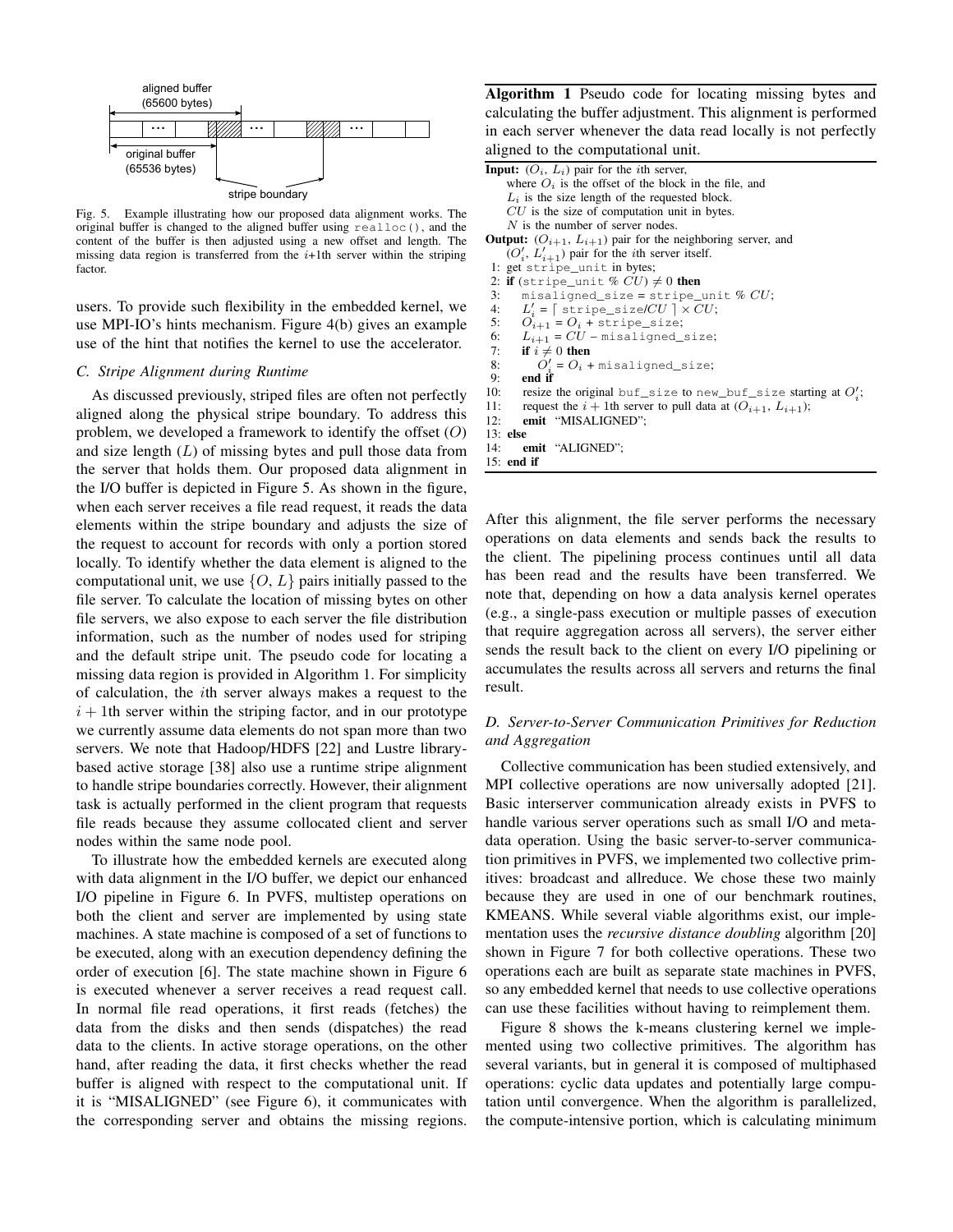

Fig. 6. I/O pipelining depicting how stripe alignment and execution of embedded kernels are combined into normal I/O pipelining flow. In the original (normal) file system operations, only the ovals in green are executed. In the PVFS state machine infrastructure, each oval represents a function to be executed, and directed edges between them denote the execution dependencies.



Fig. 7. Recursive distance doubling algorithm we used to implement collective primitives. The basic message passing interface is implemented by using the *message pair array* state machine [6].

distance, can be executed in parallel. But a reduce operation must be used as new cluster centers obtained in each server need to be updated. We note that, while we implemented these two collective primitives mainly to ease embedding more complicated data analysis kernels, we believe that they can be used for other purposes whenever server tasks can benefit by being cast in terms of collective operations.

## IV. EXPERIMENTAL FRAMEWORK

This section describes our experimental platform and the schemes and benchmarks we used in our experiments.



Fig. 8. The k-means clustering kernel implemented within the PVFS server. It uses two collective primitives, pvfs\_bcast and pvfs2\_allreduce. The primitive pvfs\_bcast is used only once for broadcasting initial data centers chosen randomly, whereas pvfs\_allreduce is used three times for updating new cluster centers, new cluster size, and new  $\delta$  value.

TABLE I DEFAULT SYSTEM CONFIGURATION

| Parameter         | Value                                       |  |  |
|-------------------|---------------------------------------------|--|--|
| Total # of nodes  | 32                                          |  |  |
| # of client nodes | 4                                           |  |  |
| # of server nodes |                                             |  |  |
| Main CPU          | Dual Intel Xeon Quad Core 2.66 GHz per node |  |  |
| Main memory       | 16 GB per node                              |  |  |
| Storage capacity  | 200 GB per node                             |  |  |
| Stripe unit       | (file size)/ $(\#$ of server nodes)         |  |  |
| Interconnect      | 1 Gb Ethernet                               |  |  |
| Accelerator board | 2 NVIDIA C1060 GPU cards                    |  |  |

## *A. Setup*

To demonstrate the benefit of our active storage model, we built a prototype of our active storage system in PVFS [7], an open source parallel file system developed and maintained by Argonne National Laboratory, Clemson University, and a host of other university and laboratory contributors. We also added an extended version of a file read API to the MPI-IO implementation [21]. This API allows us to pass an operator to the PVFS server along with application-specific semantics so that the servers can execute built-in data analysis kernels. We performed our experiments on a cluster consisting of 32 nodes, each of which is configured as a hybrid CPU/GPU system. We configured each node as either a client (running an MPI program) or a server (running a PVFS server), depending on our evaluation schemes (as will be explained in Section IV-B). The default system configuration of our experiment cluster is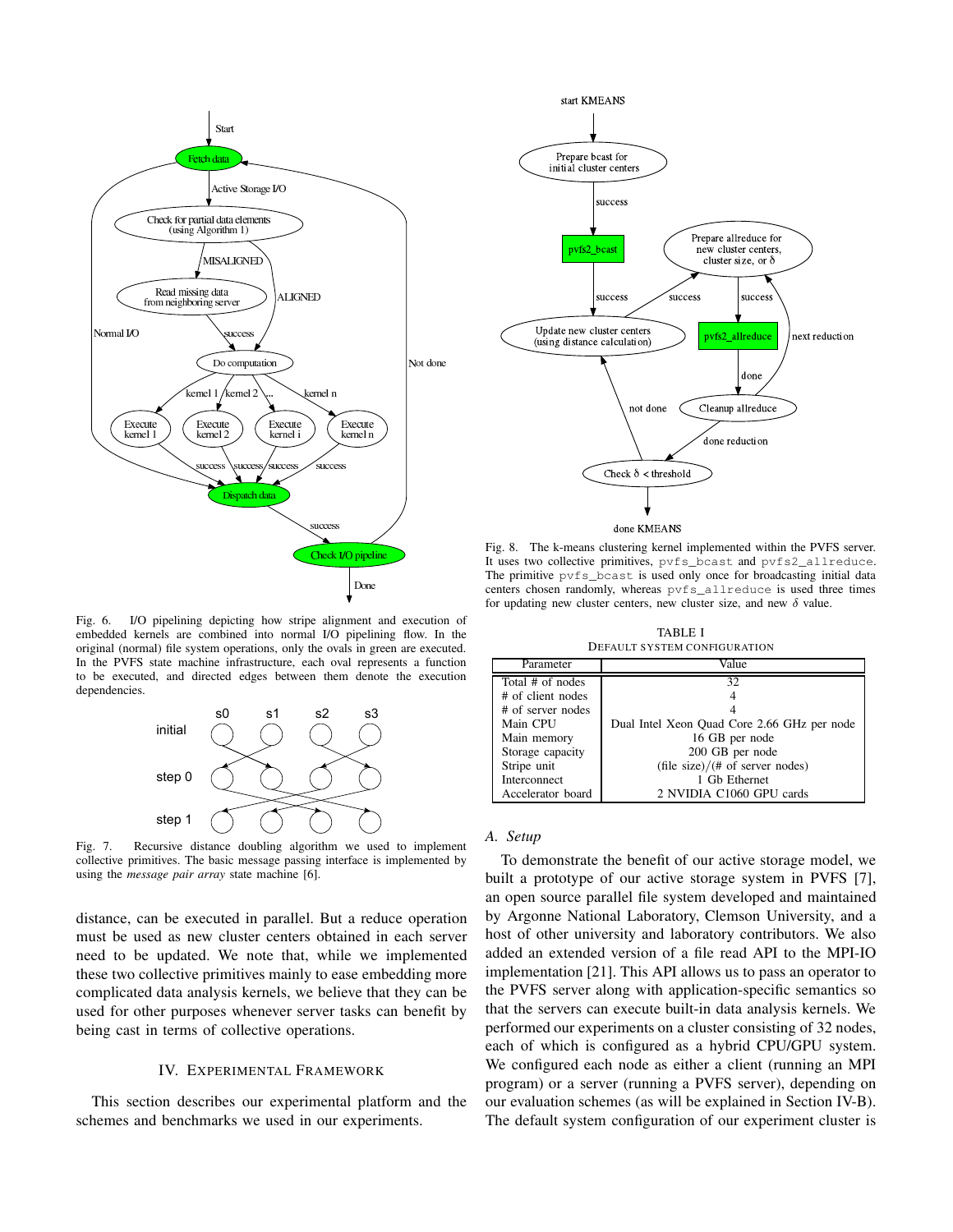| Name          | Description                                                  | Input Data                                         | Base Results (sec) | % of Data Filtering |
|---------------|--------------------------------------------------------------|----------------------------------------------------|--------------------|---------------------|
| <b>SUM</b>    | Simple statistical operation that reads the whole input      | 512 MB                                             | 1.38               | $\sim$ 100%         |
|               | file and returns the sum of the elements.                    | $(2^{26}$ of double)                               |                    |                     |
| <b>GREP</b>   | Search matching string patterns from the input text file.    | 512 MB                                             | 1.49               | $\sim$ 100%         |
|               |                                                              | $(2^{24}$ of 128 byte string)                      |                    |                     |
| <b>KMEANS</b> | Parallel $k$ -means clustering algorithm [28]. We used       | 40 MB                                              | 0.44               | $90\%$              |
|               | $k = 20$ and $\delta = 1.0$ , where k is number of clusters, | $(10^6 \text{ of } 10 \text{ dimensional double})$ |                    |                     |
|               | and $\delta$ is a threshold value.                           |                                                    |                    |                     |
| VREN          | Parallel volume rendering written using MPI for both         | 104 MB                                             | 2.61               | 97%                 |
|               | communication and collective I/O [36]. The algorithm         | $(3003$ of float)                                  |                    |                     |
|               | consists mainly of I/O, rendering, and compositing.          |                                                    |                    |                     |

TABLE II CHARACTERISTICS OF DATA ANALYSIS KERNELS

given in Table I. All nodes run the Linux 2.6.27-9 kernel.

Our test platform uses a gigabit network, and one might argue that the benefit of reducing data transfer by active storage will be diminished when a better network, such as 10 GigE or Infiniband, is used. Potentially the use of a better network will improve the overall performance to some degree. However, several other factors, such as storage device performance and the number of software layers involved in I/O, also possibly affect the overall performance. Furthermore, in an active storage execution environment, the client nodes and the active storage nodes cooperatively execute various data analysis tasks. Data filtering on the storage nodes eliminates a massive amount of bandwidth consumption (as well as less contention for the I/O bandwidth), which is then available to better service other requests. Therefore, considering the everincreasing amount of dataset to analyze, we expect that there will still be the potential of using active storage as compared to the traditional storage model, even with a somewhat higher performance network.

## *B. Evaluated Analysis Schemes*

To demonstrate the effectiveness of our proposed active storage system, we tested three schemes:

- Traditional Storage (TS): In this scheme, the data is stored in a PVFS parallel file system, and the analysis kernels are executed on the client side.
- Active Storage (AS): This scheme is an implementation of our active storage model discussed in Section III. The client simply initiates the file read on the data stored on the active storage node. The operation triggered by the client is executed on the file servers, and only the processed result (data) is transferred to the client.
- Active Storage with GPU (AS+GPU): This scheme is the same as the AS scheme except that the core analytic kernels are executed on the GPU board attached to each server. The choice of this scheme versus AS is made by the application writer through the hints mechanism.

## *C. Benchmarks*

To evaluate the effectiveness of our approach, we measured its impact on the performance of the four benchmarks shown in Table II. We chose these benchmarks because they represent kernels from various classes of data analysis and data-mining applications. For example, the SUM benchmark is one of the statistical operations typically used when the application needs to compute statistics on the data generated in each time step for each variable. The string pattern-matching kernel in GREP is used to search against massive bioinformatics data. VREN is a complete volume renderer for visualizing extremely large scientific data sets. KMEANS is a method of cluster analysis in data-mining tasks. Each benchmark is briefly described in the second column of Table II. The third column gives the default input data size used in each benchmark. The execution time using the default input data set and the default system configuration (shown in Table I) is given in the fourth column of Table II. The last column in Table II gives the percentage of data filtering between the input data set and output data. For example, KMEANS showed the least amount of data filtering, 90%, which is still high. The other three benchmarks (SUM, GREP, and VREN) filter most of their input data.

All benchmarks were written in MPI and MPI-IO [21], and each MPI-IO call invokes I/O operations to the underlying parallel file system, PVFS [7] in our case. We compiled all the benchmarks using mpicc (configured with gcc 4.2.4) with the -O2 optimization flag. The modified PVFS was also compiled by using the same compiler with the same optimization flag. Since the analysis kernels for the AS+GPU scheme are executed in the GPU accelerator, those kernels were written in the CUDA language and compiled by using nvcc 2.1 [32] with the same optimization flag.

We note that, in our evaluation, the ratio of server (file server) nodes to client (compute) nodes for TS is 1:1, and we maintain this ratio in all experiments. Therefore, when the TS scheme is executed using four client nodes, we also use the same number of server nodes. We use the ratio of 1:1 to demonstrate that it is not the bandwidth, but the location of the computation, that makes the difference between TS and AS, although few systems have such a high ratio. As computation is performed on the server side in the case of AS and AS+GPU, we use only one client node, which initiates the active storage operation, regardless of the number of server nodes used for execution.

## V. EXPERIMENTAL RESULTS

We now present our experimental results. We begin our analysis by focusing on the impact of our scheme on overall execution time. We then look at the sensitivity analysis results, including the impact of the number of nodes, the data set size, and the effect of offloading compute-intensive kernels onto accelerators.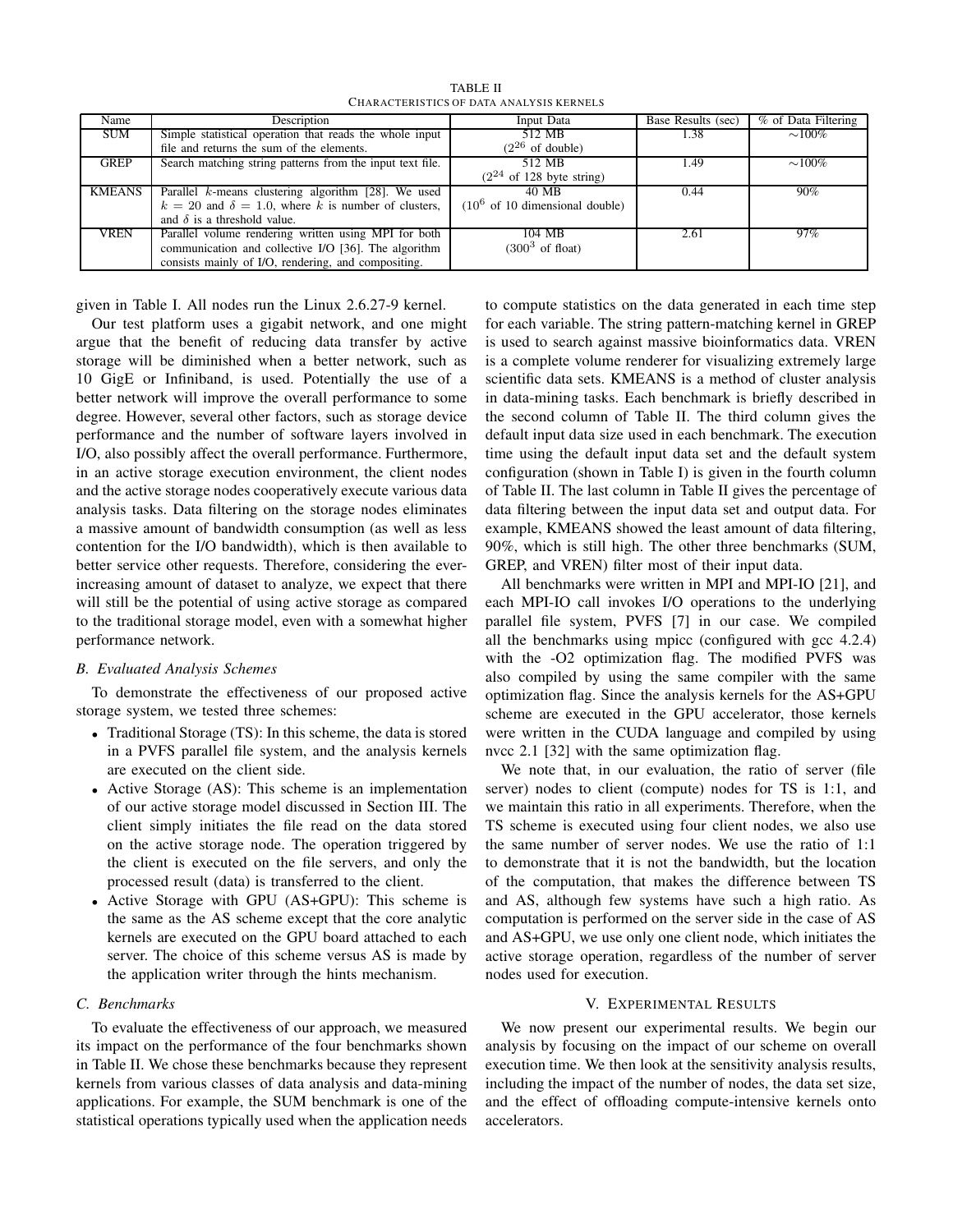

Fig. 9. Distribution of I/O and computation time fraction when the TS scheme is executed using four client nodes. We note that, because the TS scheme runs the client and server on separate nodes, the I/O time depicted here includes the disk access time on the file server and the communication time from the server to the client nodes.



Fig. 10. Normalized execution time of the AS scheme with respect to the TS scheme. Since TS and AS use the same number of nodes to perform I/O and computation, that is, both incur the same amount of computation and disk access time, the improvement by AS is attributed to the reduction of data transfer traffic between the server and the client.

## *A. Performance Improvement*

Before presenting the performance benefits of our approach, let us first look at how much time each benchmark spent on I/O, in other words, the I/O *intensiveness* exhibited by each benchmark. The graphs in Figure 9 present the percentage of I/O and computation time of each benchmark when the TS scheme (original version) executed using four client nodes (with four server nodes). Clearly, each benchmark showed a different amount of I/O time (ranging from 37.3% to 96.4%); but in general, they spent a significant amount of time in I/O, 64.4% on average over all benchmarks.

Figure 10 shows the normalized execution time with respect to the TS scheme for each benchmark. Again, both schemes are executed on four nodes. We see from these graphs that the AS scheme improves the performance significantly, 50.9% on average for all benchmarks. These huge improvements can be attributed to the reduction of data transfer from the server to



Fig. 11. Execution time for the SUM benchmark as we increase the number of nodes to execute. The input dataset is fixed at 512MB as in Table II.



Fig. 12. Execution time for the SUM benchmark as we increase the size of input data set. We used four nodes to execute both the TS and AS schemes.

the client. In fact, these improvements are proportional to the percentage of I/O exhibited by each benchmark as shown in Figure 9. This result indicates that the more an application is I/O bound, the greater are the benefits of using the AS scheme.

## *B. Scalability Analysis*

We now look at the performance when the number of nodes and data set size are varied. We first present the case where the number of nodes to execute is increased. Recall that in our default experimental setup, both the TS and AS schemes are executed by using four nodes. Figure 11 shows the execution time of SUM with different numbers of nodes. The input data set is fixed at 512 MB as in Table I. We present this scalability study using SUM because it filters most of input data so that we can show the maximum benefits of our approach attributable to the reduction in data transfer. Since our benchmarks show similar data filtering behavior (see the last column of Table II), we expect other benchmarks to show similar results. As can be seen in Figure 11, the performance of TS is scalable with a larger number of nodes. The reason is that, as we increase the number of client nodes, we also increase the number of server nodes in the same ratio. We see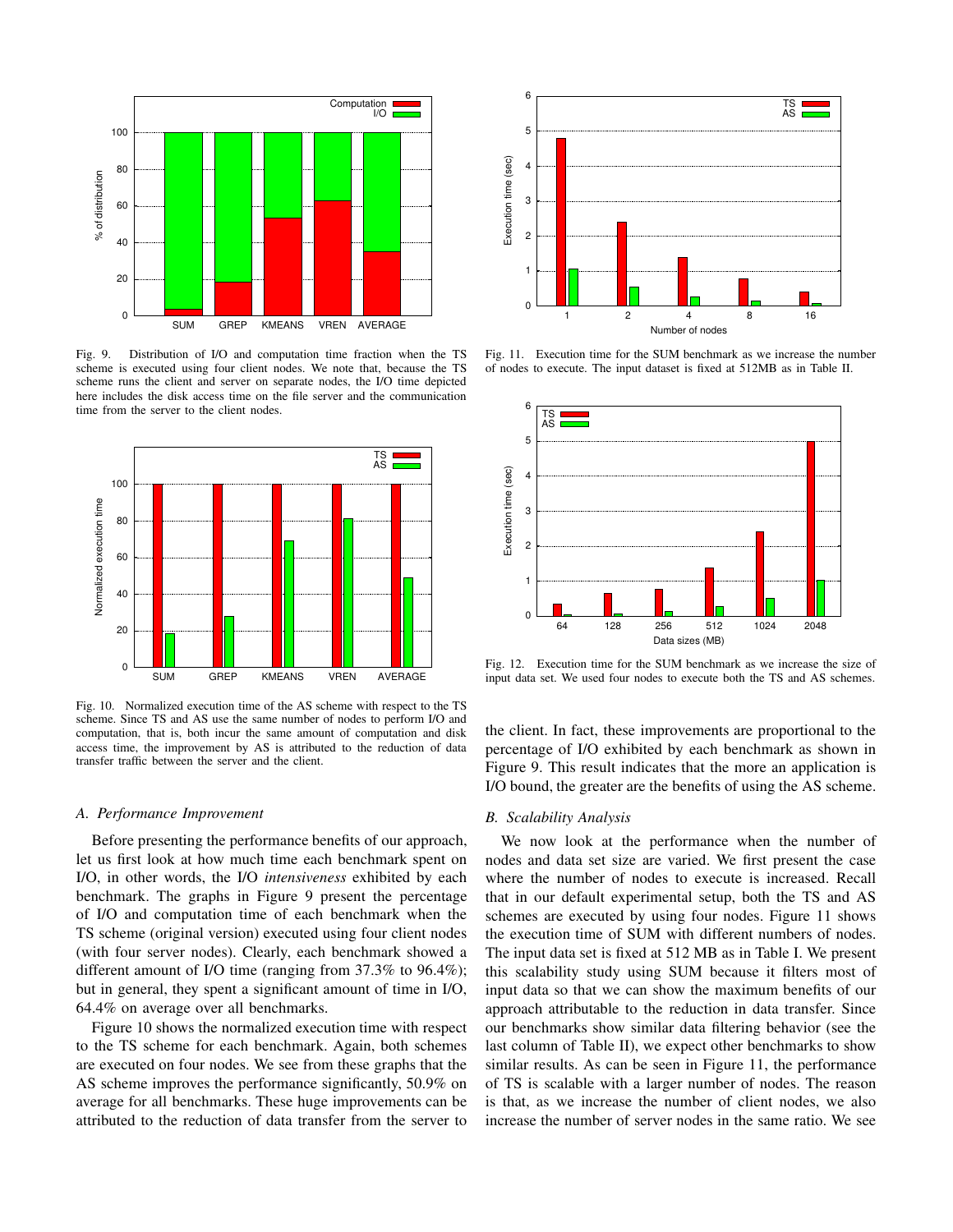

Fig. 13. Execution time and fraction of time in I/O and computation of KMEANS with different  $\delta$  threshold values when the TS scheme is executed using four client nodes. All other experimental parameters are fixed as in Table I.

that the AS scheme improves the execution time significantly even with a single active storage node because of the reduction in data transfer – a single active storage node outperforms four client and server nodes in the TS configuration. We also observe that these improvements are consistent with respect to the number of nodes.

In addition to looking at different numbers of nodes, we experimented with different sizes of data sets. Figure 12 shows the performance of SUM where we varied the data set size from 64 MB to 2048 MB. Recall that for SUM, the default input data was 512 MB, and we used four nodes to execute both the TS and AS schemes. The results clearly indicate that AS shows even greater relative improvement with larger data sizes because larger data sets incur more data movement between servers and clients.

## *C. Impact of GPU Offloading*

So far, we have focused on the behavior of our primitive benchmarks and presented the effectiveness of our active storage system by filtering the data transfer between file server and clients. However, certain data-mining kernels may easily become compute-intensive. To study this possibility, we looked at the KMEANS benchmark in detail in terms of different computational workloads. We used KMEANS because we can easily change the amount of computation it needs to perform by changing the threshold value. Recall that the default threshold value ( $\delta$ ) we used for KMEANS so far was 1.0, which leads to executing the KMEANS kernel only once. Figure 13 shows the execution time and percentage of I/O and computation of KMEANS while varying the  $\delta$  value from 1.0 to 0.0005. In the KMEANS algorithm, the smaller  $\delta$  means a stricter convergence condition, thereby incurring more computation. As we can see from Figure 13, depending on the user's preference, KMEANS can be compute-intensive, and the overall execution time also increases significantly. For example, changing the  $\delta$  value from 0.05 to 0.01 resulted in 6.5-fold increase (from 0.8 seconds to 5.2 seconds) in the



Fig. 14. Execution time for KMEANS with different numbers of nodes. The input data is 1000K data points, and  $\delta$  is fixed at 0.001. We note that, when the  $\delta$  value is 0.001, KMEANS is becoming fairly compute intensive (see Figure 13).



Fig. 15. Execution time for KMEANS with different numbers of data points. We used four nodes for execution, and the  $\delta$  is fixed at 0.001.

execution time. In such cases, just embedding the KMEANS kernel in the storage server will not bring any substantial improvement because computation time dominates overall execution time.

Figure 14 shows the total execution time taken to run the KMEANS benchmark while changing the number of nodes. As we can see in this graph, increasing the number of nodes (i.e., increasing the parallelism) improves the performance of all three schemes. However, the improvements brought by AS are negligible with respect to TS. This result clearly demonstrates that the benefits by AS alone are limited by the time spent on computation with the strict convergence condition. The AS+GPU scheme, however, improves the performance significantly, 58.4% on average, as compared to AS. These huge improvements are mainly from the reduction in computation time through the execution of kernels on a GPU board used in each storage server.

Figure 15 gives the total execution time of KMEANS when we vary the data set size. In this set of experiments, we fixed the number of nodes to the default of four. We see in Figure 15 that in all three cases the execution time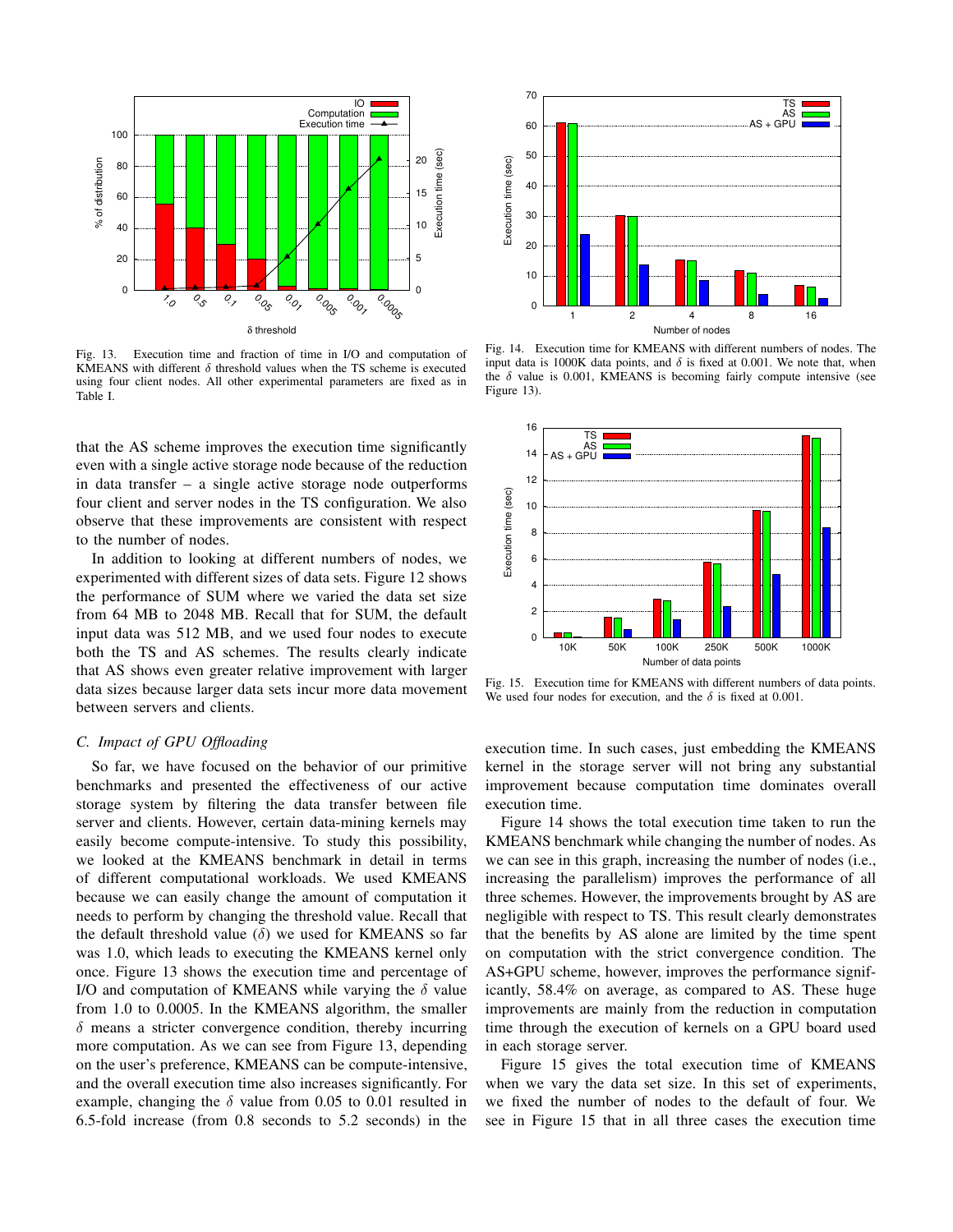

Fig. 16. Performance comparison of TS (separate node), TS (same node), and AS. TS (separate node) is executed using two nodes (one client and one server), and TS (same node) and AS are executed using one node. TS (separate node) incurs internode communication (from server to client), whereas TS (same node) incurs interprocess memory copy overheads (between file server process and client process).

increases as the number of data points increases. The reason is that, when we increase the data set size, the amount of computation also increases accordingly. Again, there is almost no difference between TS and AS since the computation time is dominant. Overall, AS+GPU outperforms AS, and the improvement by AS+GPU becomes larger as the number of data points increases.

#### *D. Collocating Client and Server Activities*

Our evaluation so far has been based on a system configuration in which the storage servers and clients are in separate nodes (see Figure 3). However, in large-scale analysis frameworks such as MapReduce [14] and Hadoop [22], both the file servers and client nodes are hosted on the same nodes. In our next set of experiments, we compared our approach with this combined analysis/storage approach.

To see the effect of Hadoop-style execution, we ran the SUM benchmark while varying the amount of input data (10 MB to 2048 MB). Since it filters most of input data (see the last column of Table II) and since the computational load is minor (∼3% of total execution time), the result will show how much benefit the AS scheme can bring in terms of bandwidth saving. We also collected results using an additional configuration (denoted as "TS (same node)" in Figure 16) where the storage servers and client processes are running on the same node, which is how Hadoop works. Figure 16 indicates that the Hadoop approach reduces execution time dramatically, 73% on average. This result is not surprising because executing both server and client programs on the same node will not incur internode communication. The AS scheme, however, improves the performance by 53.1% on top of that. In this case, AS removes not only internode communication, as in the TS (same node) case, but also interprocess memory copy overheads, that is, copying I/O buffer from the server process to the client process's address space. Another advantage of AS over the Hadoop approach is that AS requires minimal modification of existing analysis codes that are already optimized to existing parallel I/O interfaces.

## VI. RELATED WORK

The concept of executing operations in the storage system has been investigated and successfully deployed in a number of forms. Most relevant to scientific computing, many groups have investigated the use of *active storage* techniques that locate computation with data [1], [12], [23], [40], [45], [44], [49], [25], [43], [24], [30], [50], [5], [33], [9], [18], [39]. This concept of moving computation closer to the place where the data reside is similar to the processing-in-memory approach for random access memory [27].

The idea of active storage was originally proposed by Acharya et al. [1] and evaluated in the context of active disk architectures. As the name implies, their main idea was to utilize the extra processing power in the disk drive itself. They also proposed a stream-based programming model that allows application code to execute on the disks. Riedel et al. [40] proposed a similar system and identified a set of applications that may benefit from active disks. The application categories include filtering, batching, and real-time imaging. Keeton et al. [25] presented *intelligent* disks (IDISKs), targeted at decision support database servers. IDISKs have many similarities with other active disk work, but their system includes a rudimentary communication component. Huston et al. [24] proposed a concept of *early discard* for interactive search. To filter a large amount of unindexed data for search, they send a *searchlet* to the active storage systems. Note that the idea of placing computation where data reside was proposed even earlier than these active storage efforts in the context of database architectures [15].

Recent work has focused on the application of active storage principles in the context of parallel file systems [37], [38], [17]. Piernas et al. [38] proposed an approach to extend active disk techniques to the parallel file system environment in order to utilize the available computing power in the storage nodes. In their more recent work, they showed that an active storage system can support scientific data, which is often stored in striped files and files with complex formats (e.g., netCDF [47]) [37]. These approaches are most relevant to our work in that the active storage concept is built within the context of parallel file systems, but their active storage is implemented in the user space of the Lustre file systems. Therefore, they need to implement separate libraries to communicate with other servers. Because of this limitation, both client and server should be hosted in the same pool of nodes. Our approach, on the other hand, does not make such an assumption about the server and client deployment architecture. Further, because of the lack of server-to-server communication primitives on the server side, their approach is restricted to the case where the data set is distributed in independent files in each server. Our approach, however, can be used with both independent files and striped files.

One of the major issues in designing a usable active storage system is to provide general software support for identifying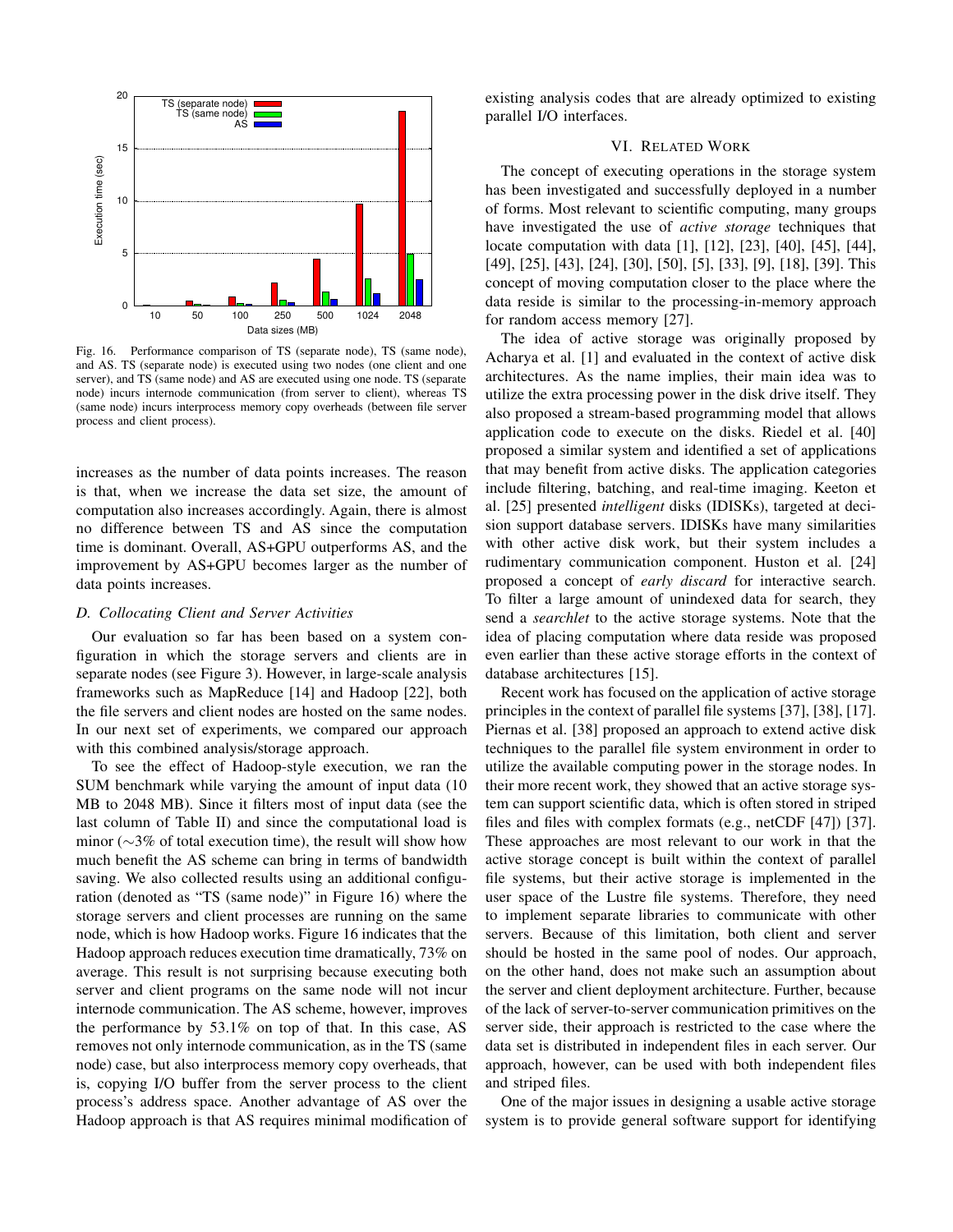and deploying a set of operations that are being embedded on the server side. Studies that have tackled this issue have proposed the use of stream-based disklet [1], early discard through searchlet [24], dynamic function load-balancing [3], scriptable RPC [43], and hosting application extensions called adjuncts on the storage server [9]. While general-purpose function/application offloading is a crucial building block for an active storage system, these approaches are orthogonal to our approach. We also mention that, as studied by Wickremesinghe et al. [50] and Oldfield and Kotz [33], the effect of using active storage could be restricted when multiple users simultaneously access active and traditional storage services, mainly because of resource contention. Again, extending the active storage model for managing computational and storage resources is not the focus of our study. In this paper, we assume the existence of system support to write and deploy custom serverresident code. Our approach focuses on the mechanisms to enable active storage operation on parallel file systems.

Recently, the MapReduce and Hadoop paradigms have received considerable attention for large-scale data analysis on commodity hardware [14], [22], [51]. To handle large input data and computation distributed across many machines, researchers designed an abstraction that allows one to write large-scale data processing routines while alleviating the details of parallelization, fault tolerance, data distribution, and load balance. Patil et al. [34] studied key file system abstractions that need to be exposed for cluster file systems such as GPFS [42], PVFS [7], and Lustre [46], to accommodate MapReduce types of workloads on top of them. Pavlo et al. [35] recently evaluated both the MapReduce and parallel database abstractions in terms of performance and development complexity. Both MapReduce and Hadoop are typically layered on top of distributed file systems—GoogleFS [19] and Hadoop distributed FS [4], respectively—that are designed to meet scalable storage requirements. Therefore, these approaches are orthogonal to our approach. In fact, as shown in Section V-D, our approach can complement a Hadoop-style execution environment by removing interprocess communications within the same node.

Modern visualization and data analysis clusters are often built by using a hybrid of general-purpose CPUs and accelerators such as FPGAs and GPUs for interactive visualization and data analysis. For example, Netezza's data warehousing and analytic platform is made of multicore Intel-based blades, implemented in conjunction with commodity disk drive and data filtering units using FPGAs [31]. Their analytic platform is optimized mainly for database applications. Curry et al. [13] used a GPU to perform parity generation in a RAID system and showed that their approach can support the RAID workload without affecting performance through offloading Reed-Solomon coding into GPUs. Our approach also uses a GPU for offloading compute-intensive kernels, but it differs from these prior works because we make GPU data analytic kernels available to the parallel runtime interface for facilitating integration with existing parallel I/O applications.

#### VII. CONCLUSION AND FUTURE WORK

This paper has proposed an active storage system in the context of parallel file systems and has demonstrated that, with enhanced runtime interfaces, we can improve the performance of data analysis kernels significantly. In the proposed approach, the parallel runtime interface enables application codes to utilize the data analysis kernels embedded in the parallel file system. In order to enable an individual file server to perform active storage operations without client intervention, our proposed approach dynamically adjusts to deal with data elements that cross stripe boundaries. We have also implemented server-to-server communication for reduction and aggregation to allow pure server-side computation. Our experimental results using a set of data analysis kernels demonstrate that our scheme brings substantial performance improvements as compared to the traditional storage system. We also demonstrated that the improvements brought by our approach remain consistent across variations in number of nodes and data set size. Moreover, we showed that using a GPU accelerator improves the performance of computeintensive kernels considerably.

We are currently extending our research in several directions. We are implementing more diverse data analysis kernels in both general-purpose CPUs and GPUs, and we plan to embed them in the file servers. To address the challenges of programming models in the context of the active storage model, we are exploring new ways to allow users to write their own data analysis kernels and download them to our active storage system dynamically. Moreover, we are investigating how to extend our runtime interfaces to higher-level interfaces (e.g., Parallel netCDF [29]).

#### ACKNOWLEDGMENTS

We thank the anonymous reviewers for their valuable feedback and suggestions. We also thank Tom Peterka for providing us with parallel volume-rendering applications. This work was supported by the Office of Advanced Scientific Computing Research, Office of Science, U.S. Department of Energy, under Contract DE-AC02-06CH11357. This work was also supported in part by DOE FASTOS award number DE-FG02-08ER25848, DOE SCIDAC-2: Scientific Data Management Center for Enabling Technologies grant DE-FC02- 07ER25808, NSF HECURA CCF-0621443, NSF SDCI OCI-0724599, and CNS-0830927.

#### **REFERENCES**

- [1] A. Acharya, M. Uysal, and J. H. Saltz. Active Disks: Programming Model, Algorithms and Evaluation. In *Proceedings of the International Conference on Architectural Support for Programming Languages and Operating Systems*, pages 81–91, 1998.
- [2] Amazon. Amazon Simple Storage Service (Amazon S3). http://aws. amazon.com/s3/.
- [3] K. Amiri, D. Petrou, G. R. Ganger, and G. A. Gibson. Dynamic Function Placement for Data-Intensive Cluster Computing. In *Proceedings of the USENIX Technical Conference*, pages 25–25, 2000.
- [4] D. Borthakur. HDFS Architecture. http://hadoop.apache.org/common/ docs/current/hdfs design.html.